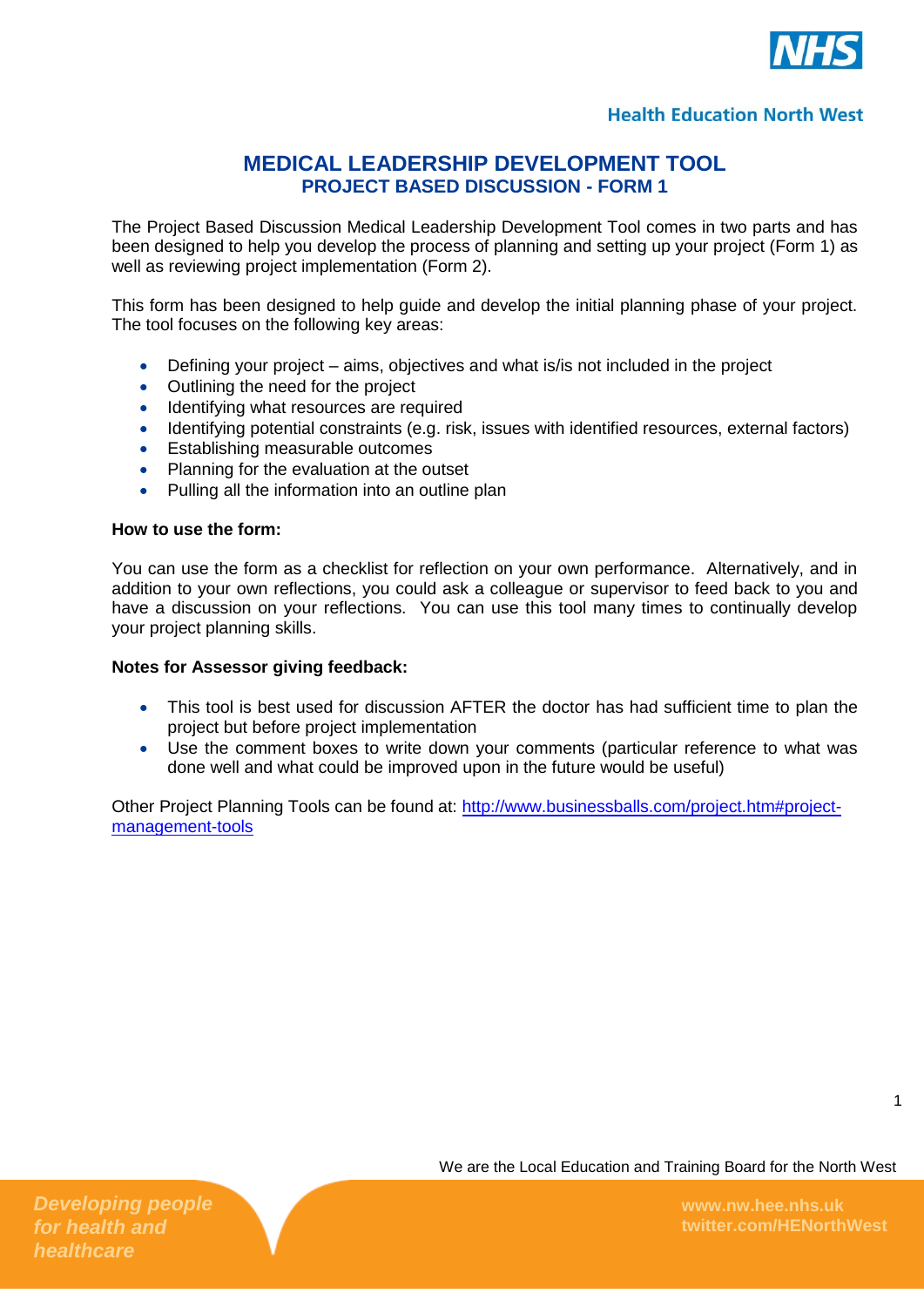

# **MEDICAL LEADERSHIP DEVELOPMENT TOOL PROJECT BASED DISCUSSION - FORM 1**

| <b>Date of Assessment:</b>                                                                         |                   |
|----------------------------------------------------------------------------------------------------|-------------------|
| Name of Doctor:                                                                                    | Name of Assessor: |
| Host organisation/department for project:                                                          |                   |
| <b>Project Title:</b>                                                                              |                   |
|                                                                                                    |                   |
| What is the project about? i.e. project definition, aims and objectives                            |                   |
|                                                                                                    |                   |
|                                                                                                    |                   |
|                                                                                                    |                   |
| Why is the project important to clinical practice? i.e. impact on patient care, links to strategy  |                   |
|                                                                                                    |                   |
|                                                                                                    |                   |
|                                                                                                    |                   |
| What resources are needed? i.e. timescales, budget, specific skill sets                            |                   |
|                                                                                                    |                   |
|                                                                                                    |                   |
|                                                                                                    |                   |
| What potential constraints have been identified? i.e. risk, time, skills, budget, external factors |                   |
|                                                                                                    |                   |
|                                                                                                    |                   |
|                                                                                                    |                   |
|                                                                                                    |                   |
| What do you expect to achieve once the project is completed? i.e. measurable outcomes              |                   |
|                                                                                                    |                   |
|                                                                                                    |                   |
|                                                                                                    |                   |
|                                                                                                    |                   |

2

We are the Local Education and Training Board for the North West

**twitter.com/HENorthWest**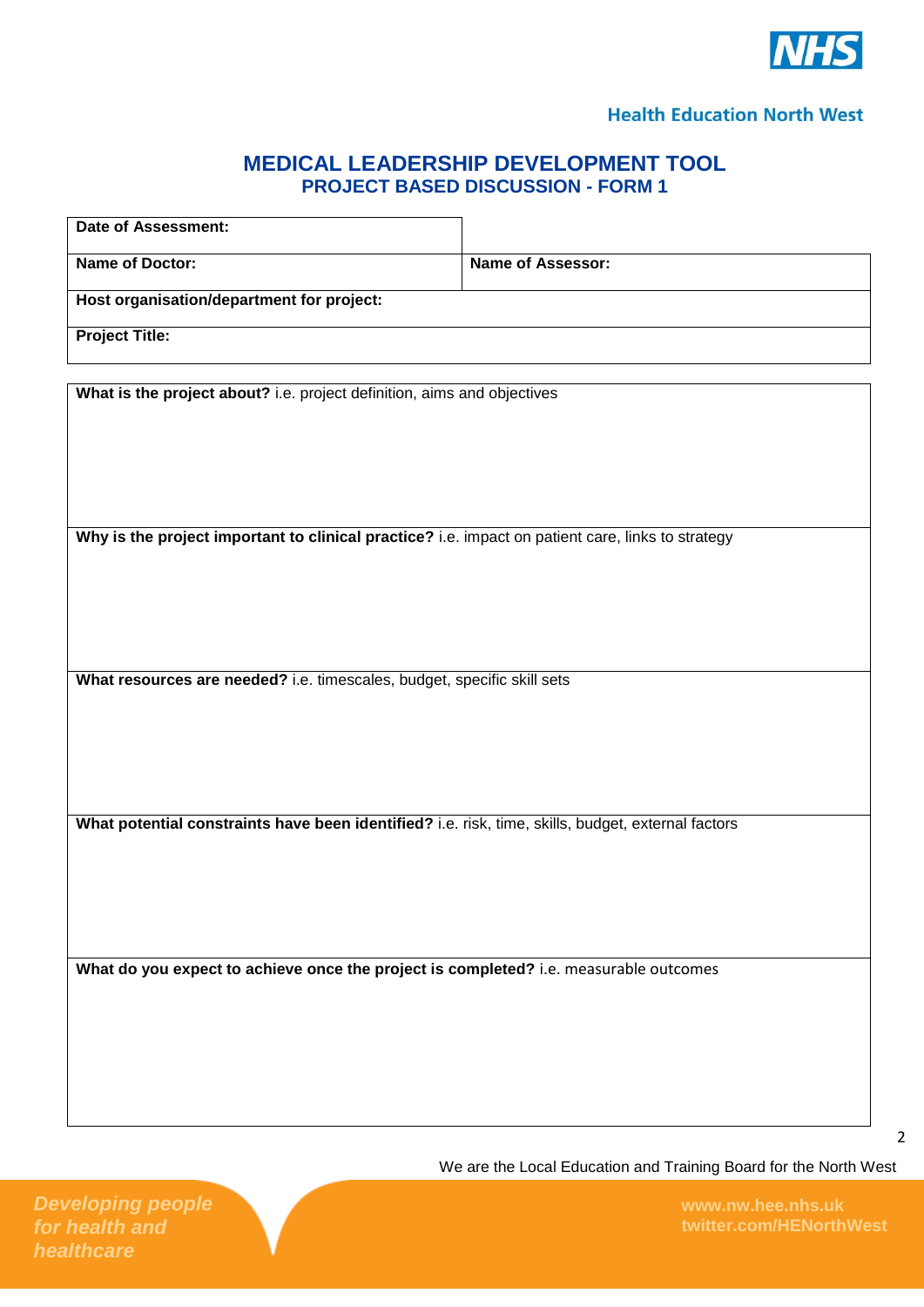

**What do you plan to include in the project evaluation?** i.e. how do you establish you have achieved what you set out to?

**What is the project plan?** i.e. timelines, key milestones, reporting arrangements etc.

|  | Overall assessment of initial planning phase and suggestions for improvement/action points: |  |  |  |  |
|--|---------------------------------------------------------------------------------------------|--|--|--|--|
|--|---------------------------------------------------------------------------------------------|--|--|--|--|

|  | Date: ………. |
|--|------------|

We are the Local Education and Training Board for the North West

**twitter.com/HENorthWest**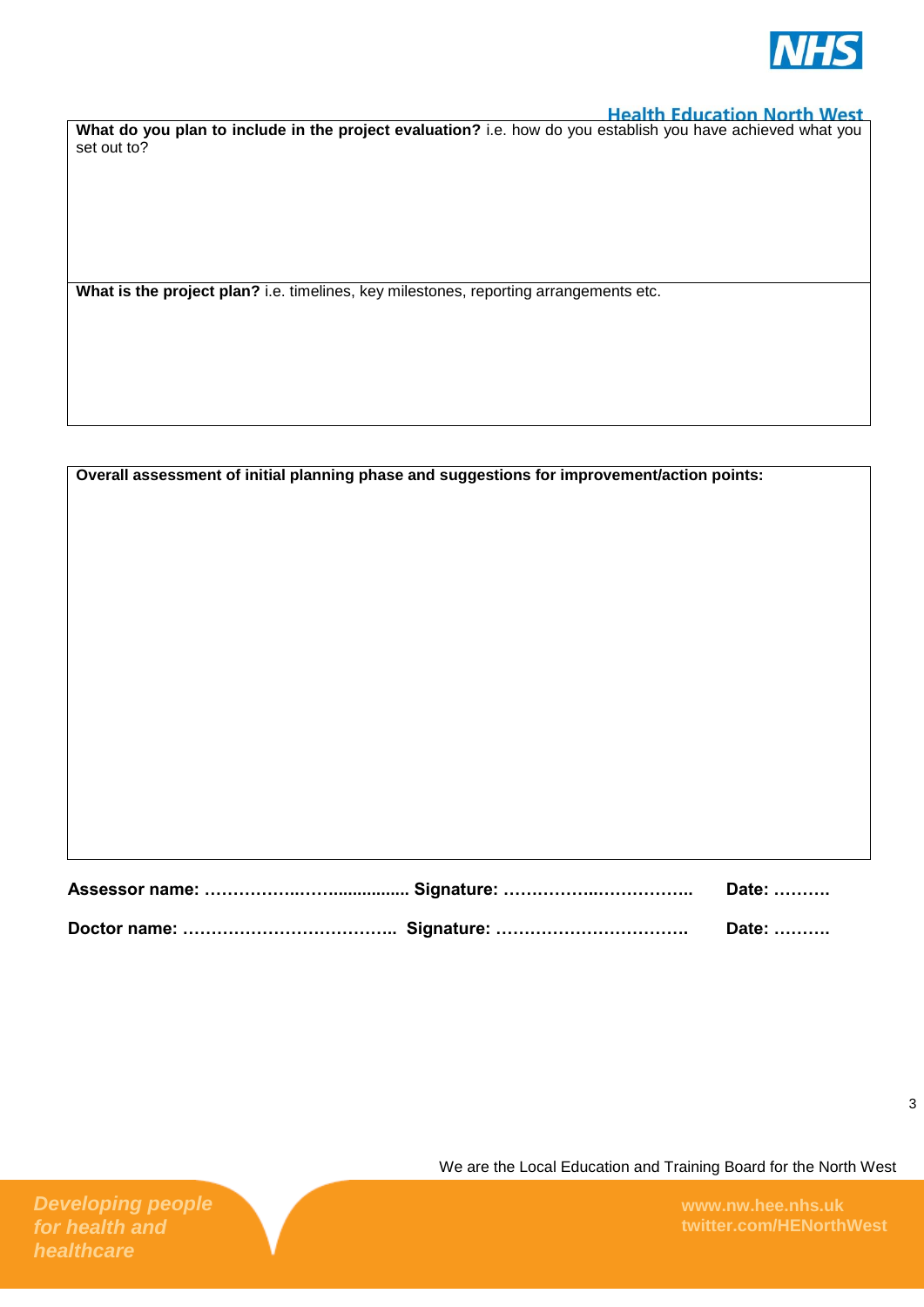

### **MEDICAL LEADERSHIP DEVELOPMENT TOOL PROJECT BASED DISCUSSION - FORM 2**

The Project Based Discussion Medical Leadership Development Tool comes in two parts and has been designed to help you develop the process of planning and setting up your project (Form 1) as well as reviewing project implementation (Form 2).

This form has been designed to develop and help quide the review of project implementation.

### **How to use the form:**

You can use the form as a checklist for reflection on your own performance. Alternatively, and in addition to your own reflections, you could ask a colleague or supervisor to feed back to you and have a discussion on your reflections. You can use this tool many times to continually develop your project planning skills.

### **Notes for Assessor giving feedback:**

- This tool is best used for discussion AFTER the doctor has had sufficient time to plan the project but before project implementation
- Use the comment boxes to write down your comments (particular reference to what was done well and what could be improved upon in the future would be useful)

We are the Local Education and Training Board for the North West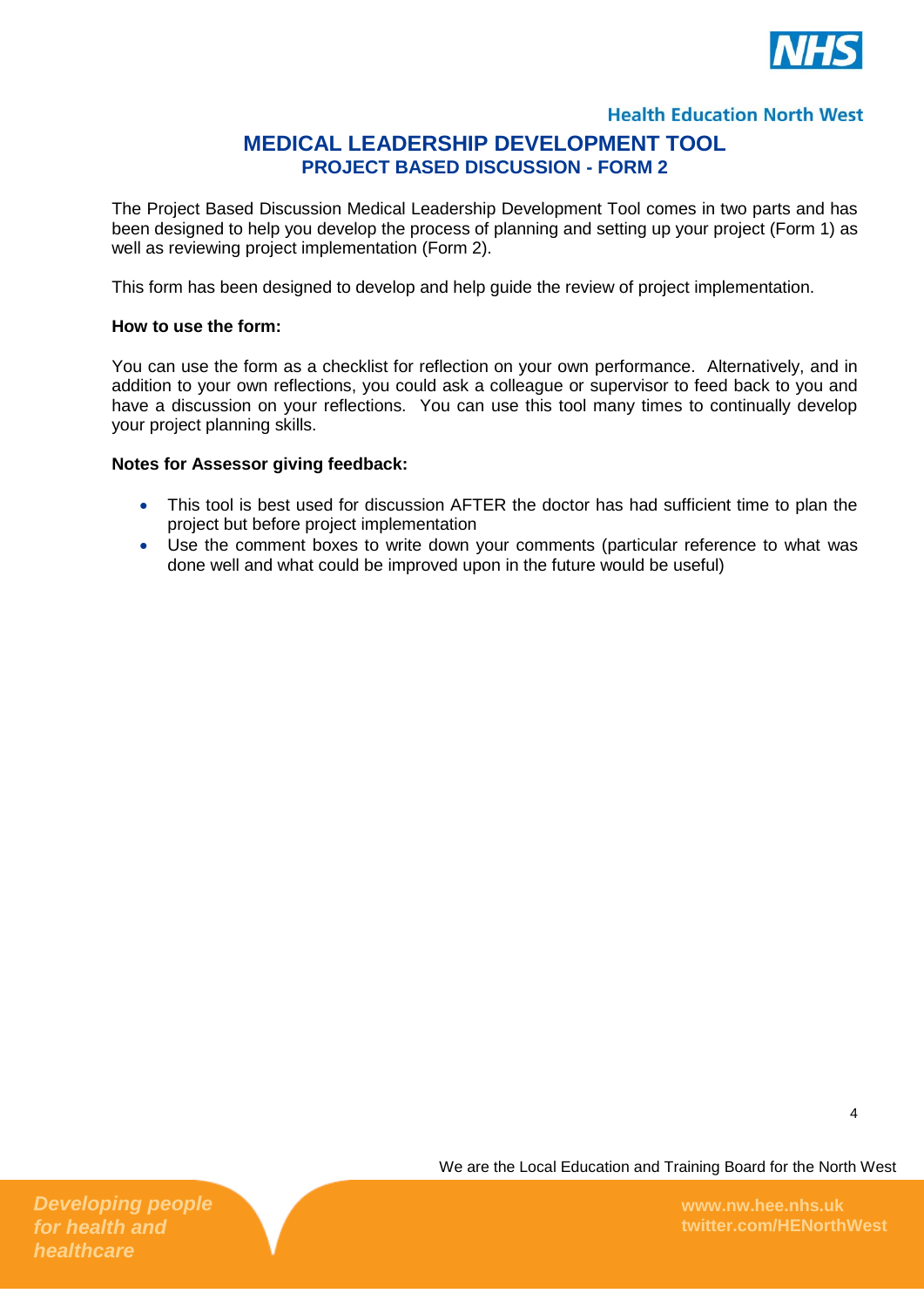

# **MEDICAL LEADERSHIP DEVELOPMENT TOOL PROJECT BASED DISCUSSION - FORM 2**

| Date of Assessment:                       |                   |
|-------------------------------------------|-------------------|
| Name of Doctor:                           | Name of Assessor: |
| Host organisation/department for project: |                   |
| <b>Project Title:</b>                     |                   |

|                                                             | Please tick the appropriate boxes or mark N/A if not applicable |                 |                 |
|-------------------------------------------------------------|-----------------------------------------------------------------|-----------------|-----------------|
|                                                             | <b>Needs</b><br>further<br>development                          | <b>Achieved</b> | <b>Comments</b> |
| 1. Planning of project (see Form 1)                         | $\Box$                                                          | $\Box$          |                 |
| 2. Use of data collection methodology                       | $\blacksquare$                                                  | $\Box$          |                 |
| 3. Data analysis                                            | $\blacksquare$                                                  | $\mathsf{I}$    |                 |
| 4. Use of resources                                         | П                                                               | $\Box$          |                 |
| 5. Use of communication                                     | $\sim$                                                          | $\mathsf{I}$    |                 |
| 6. Risk identification/management                           |                                                                 | $\mathsf{L}$    |                 |
| 7. Validity of recommendations                              | $\sim$                                                          | $\Box$          |                 |
| 8. Dissemination of final outcomes<br>(Report/Presentation) | П                                                               | П               |                 |
| 9. Implementation of recommendations                        | $\Box$                                                          | $\Box$          |                 |
| 10. Identification of future<br>actions/challenges          | $\sim$                                                          | $\mathsf{L}$    |                 |
| 11. Post project review/evaluation                          |                                                                 |                 |                 |
| 12. Project handover (if necessary)                         |                                                                 |                 |                 |

We are the Local Education and Training Board for the North West

5